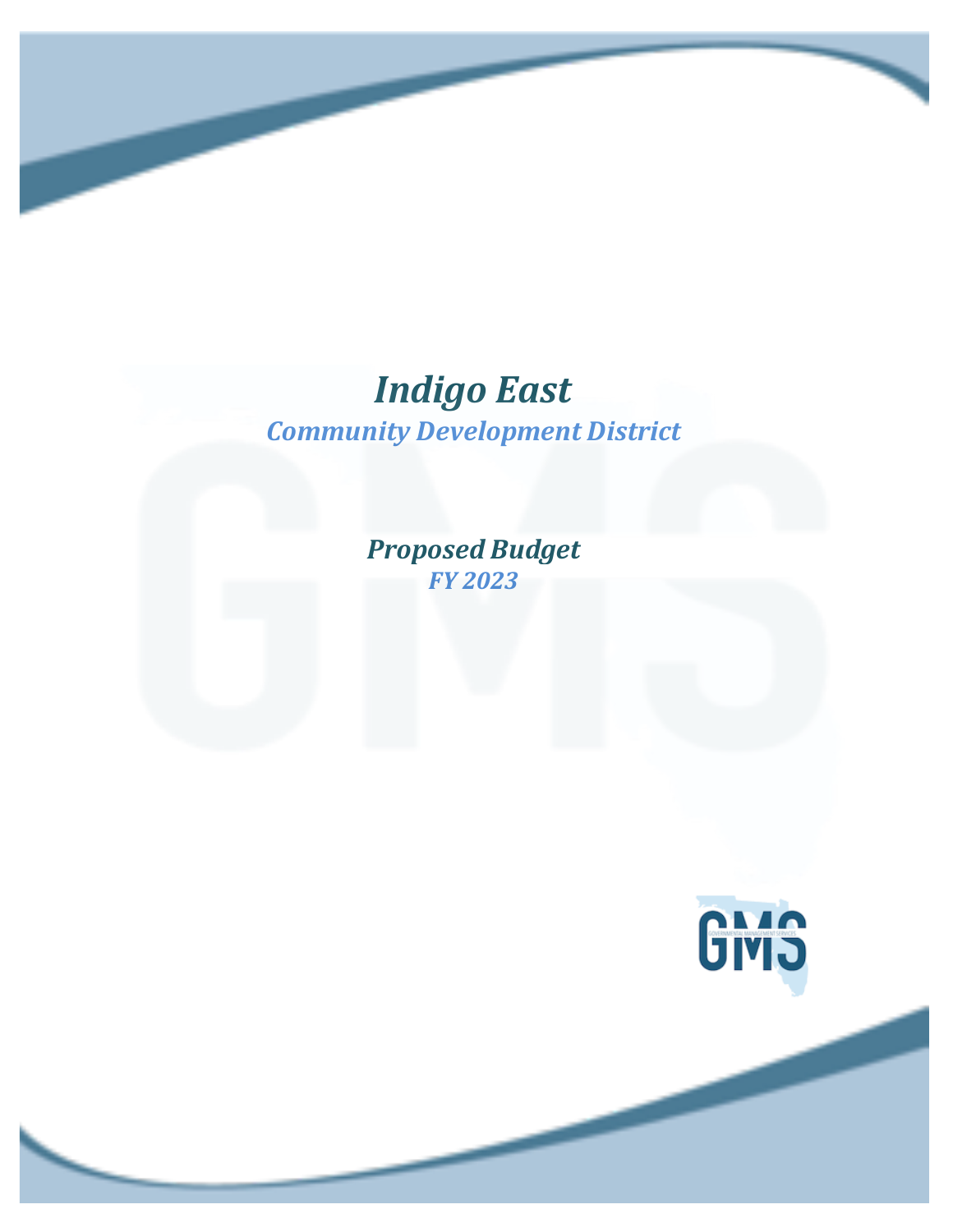# **Table of Contents**

| 1       | <b>General Fund</b>                        |
|---------|--------------------------------------------|
|         |                                            |
| $2 - 6$ | <b>General Fund Narrative</b>              |
|         |                                            |
| 7       | Debt Service Fund - Series 2016            |
|         |                                            |
| 8       | <b>Amortization Schedule - Series 2016</b> |
|         |                                            |
| 9       | <b>Capital Reserves Fund</b>               |
|         |                                            |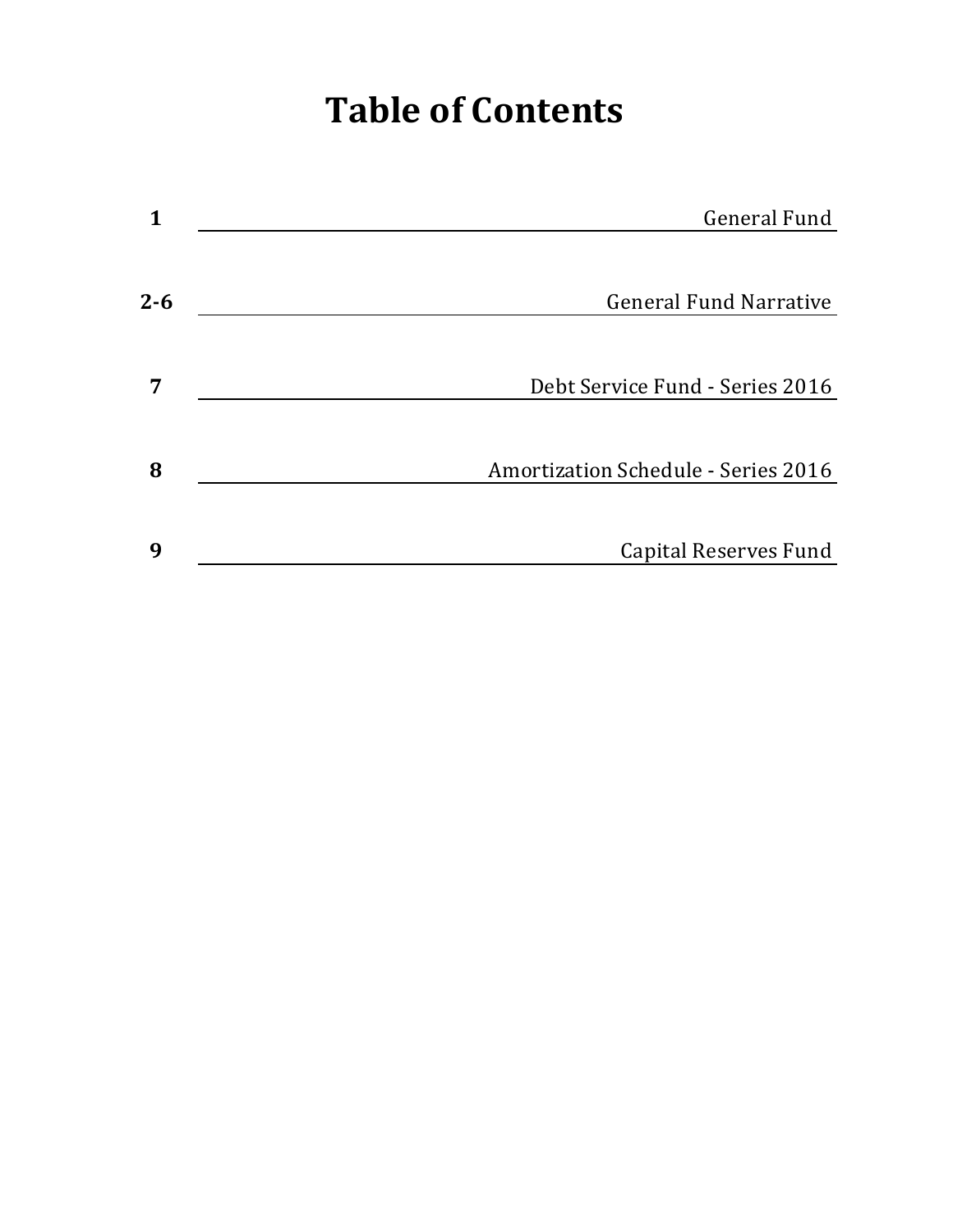**Community Development District** 

**Proposed Budget** 

**General Fund** 

|                                                  |                          | Adopted<br><b>Budget</b>     |            | Actuals<br>Thru            |          | Projected<br>Next   | Projected<br>Thru     |              |                           | Proposed<br><b>Budget</b> |  |
|--------------------------------------------------|--------------------------|------------------------------|------------|----------------------------|----------|---------------------|-----------------------|--------------|---------------------------|---------------------------|--|
| Description                                      | FY2022                   |                              |            | 3/31/22                    |          | 6 Months            |                       | 9/30/22      |                           | FY2023                    |  |
|                                                  |                          |                              |            |                            |          |                     |                       |              |                           |                           |  |
| <b>Revenues</b>                                  |                          |                              |            |                            |          |                     |                       |              |                           |                           |  |
| Maintenance Assessments                          | \$                       | 254,337                      | \$         | 243,480                    | \$       | 10,857              | \$                    | 254,337      | \$                        | 254,337                   |  |
| Interest                                         | \$                       |                              | \$         | 10                         | \$       | 12                  | \$                    | 22           | \$                        |                           |  |
| Carry Forward Surplus                            | \$                       | 12,378                       | \$         | 127,548                    | \$       |                     | \$                    | 127,548      | \$                        | 33,470                    |  |
|                                                  |                          |                              |            |                            |          |                     |                       |              |                           |                           |  |
| <b>Total Revenues</b>                            | \$                       | 266,715                      | \$         | 371,039                    | \$       | 10,869              | \$                    | 381,908      | \$                        | 287,808                   |  |
| <b>Expenditures</b>                              |                          |                              |            |                            |          |                     |                       |              |                           |                           |  |
| General & Administrative                         |                          |                              |            |                            |          |                     |                       |              |                           |                           |  |
| Supervisor Fees                                  | \$                       | 4,000                        | \$         | 1,800                      | \$       | 2,000               | \$                    | 3,800        | \$                        | 4,000                     |  |
| FICA Expense                                     | \$                       | 306                          | \$         | 107                        | \$       | 153                 | \$                    | 260          | \$                        | 306                       |  |
| Engineering                                      | \$                       | 1,200                        | \$         | 1,263                      | \$       | 7,760               | \$                    | 9,023        | \$                        | 1,200                     |  |
| <b>Trustee Fees</b>                              | \$                       | 2,050                        | \$         | 2,020                      | \$       | ÷,                  | \$                    | 2,020        | \$                        | 2,050                     |  |
| Dissemination                                    | \$                       | 2,700                        | \$         | 1,450                      | \$       | 1,250               | \$                    | 2,700        | \$                        | 2,500                     |  |
| Arbitrage                                        | \$                       | 450                          | \$         | 450                        | \$       |                     | \$                    | 450          | \$                        | 450                       |  |
| Assessment Roll                                  | \$                       | 5,000                        | \$         | 5,000                      | \$       | ÷,                  | \$                    | 5,000        | \$                        | 5,000                     |  |
| Attorney                                         | \$                       | 6,000                        | \$         | 5,734                      | \$       | 1,000               | \$                    | 6,734        | \$                        | 6,000                     |  |
| Annual Audit                                     | \$                       | 3,800                        | \$         | 3,700                      | \$       | ÷,<br>3,731         | \$<br>\$              | 3,700        | \$                        | 3,800                     |  |
| Management Fees<br><b>Information Technology</b> | \$<br>\$                 | 7,461<br>800                 | \$<br>\$   | 3,731<br>400               | \$<br>\$ | 400                 | \$                    | 7,461<br>800 | \$<br>\$                  | 7,834<br>800              |  |
| Website Maintenance                              | \$                       | 600                          | \$         | 300                        | \$       | 300                 | \$                    | 600          | \$                        | 600                       |  |
| Telephone                                        | \$                       | 100                          | \$         |                            | \$       | 50                  | \$                    | 50           | \$                        | 100                       |  |
| Postage                                          | \$                       | 1,250                        | \$         | 39                         | \$       | 625                 | \$                    | 664          | \$                        | 625                       |  |
| Printing & Binding                               | \$                       | 500                          | \$         | 173                        | \$       | 250                 | \$                    | 423          | \$                        | 500                       |  |
| Insurance                                        | \$                       | 7,154                        | \$         | 6,731                      | \$       | ÷,                  | \$                    | 6,731        | \$                        | 8,077                     |  |
| Legal Advertising                                | \$                       | 1,000                        | \$         | 504                        | \$       | 500                 | \$                    | 1,004        | \$                        | 1,000                     |  |
| Other Current Charges                            | \$                       | 700                          | \$         | 497                        | \$       | 540                 | \$                    | 1,037        | \$                        | 1,200                     |  |
| Office Supplies                                  | \$                       | 200                          | \$         | 56                         | \$       | 100                 | \$                    | 156          | \$                        | 200                       |  |
| Dues, Licenses & Subscriptions                   | \$                       | 175                          | \$         | 175                        | \$       |                     | \$                    | 175          | \$                        | 175                       |  |
| Total General & Administrative:                  | \$                       | 45,481                       | \$         | 34,128                     | \$       | 18,659              | \$                    | 52,787       | \$                        | 46,417                    |  |
|                                                  |                          |                              |            |                            |          |                     |                       |              |                           |                           |  |
| <b>Operations &amp; Maintenance</b>              |                          |                              |            |                            |          |                     |                       |              |                           |                           |  |
| Property Insurance                               | \$                       | 465                          | \$         | 438                        | \$       |                     | \$                    | 438          | \$                        | 526                       |  |
| Water Expense                                    | \$                       | 2,700                        | \$         | 906                        | \$       | 1,350               | \$                    | 2,256        | \$                        | 2,481                     |  |
| Electric Expense                                 | \$                       | 25,432                       | \$         | 11,351                     | \$       | 12,716              | \$                    | 24,067       | \$                        | 26,473                    |  |
| <b>Irrigation Repairs</b>                        | \$                       | 2,925                        | \$         | 127                        | \$       | 1,463               | \$                    | 1,590        | \$                        | 2,925                     |  |
| Retention Ponds/ROW Maintenance                  | \$                       | 169,162                      | \$         | 98.452                     | \$       | 64.253              | \$                    | 162,705      | \$                        | 186.435                   |  |
| Plant Replacement                                | \$                       | 2,500                        | \$         | 1,364                      | \$       | 1,250               | \$                    | 2,614        | \$                        | 2,500                     |  |
| <b>Tree Trimming</b>                             | \$                       | 1,000                        | \$         |                            | \$       | 1,000               | \$                    | 1,000        | $\frac{1}{2}$             | 1,000                     |  |
| Pressure Washing                                 | \$                       | 13,000                       | \$         | 14,474                     | \$       | $\overline{a}$      | \$                    | 14,474       | \$                        | 15,000                    |  |
| Well Maintenance/Repairs                         | \$                       | 4,050                        | \$         | $\overline{a}$             | \$       | 4,050               | \$                    | 4,050        | \$                        | 4,050                     |  |
| <b>Total Operations &amp; Maintenance:</b>       | \$                       | 221,234                      | \$         | 127,111                    | \$       | 86,082              | \$                    | 213,193      | \$                        | 241,390                   |  |
| <b>Total Expenditures</b>                        | \$                       | 266,715                      | \$         | 161,239                    | \$       | 104,740             | \$                    | 265,979      | $\boldsymbol{\mathsf{s}}$ | 287,808                   |  |
| <b>Excess Revenues/(Expenditures)</b>            | $\frac{1}{2}$            | $\mathbf{0}$                 | $\sqrt{5}$ | 209,800                    | \$       | $(93, 872)$ \$      |                       | 115,928      | $\frac{1}{2}$             | $\overline{\phantom{0}}$  |  |
|                                                  |                          |                              |            |                            |          |                     |                       |              |                           |                           |  |
|                                                  |                          | Net Assessments              |            | <b>FY2020</b><br>\$254,337 |          | FY2021<br>\$254,337 |                       | FY2022       |                           | FY2023<br>\$254,337       |  |
|                                                  |                          | Discounts & Collections (6%) |            | \$16,234                   |          | \$16,234            | \$254,337<br>\$16,234 |              |                           | \$16,234                  |  |
|                                                  | <b>Gross Assessments</b> |                              |            | \$270,572                  |          | \$270,572           | \$270,572             |              |                           | \$270,572                 |  |
|                                                  |                          |                              |            |                            |          |                     |                       |              |                           |                           |  |
|                                                  |                          | <b>Total Units</b>           |            | 605                        |          | 605                 |                       | 605          |                           | 605                       |  |
|                                                  |                          | Assessments per Unit         |            | \$447                      |          | \$447               |                       | \$447        |                           | \$447                     |  |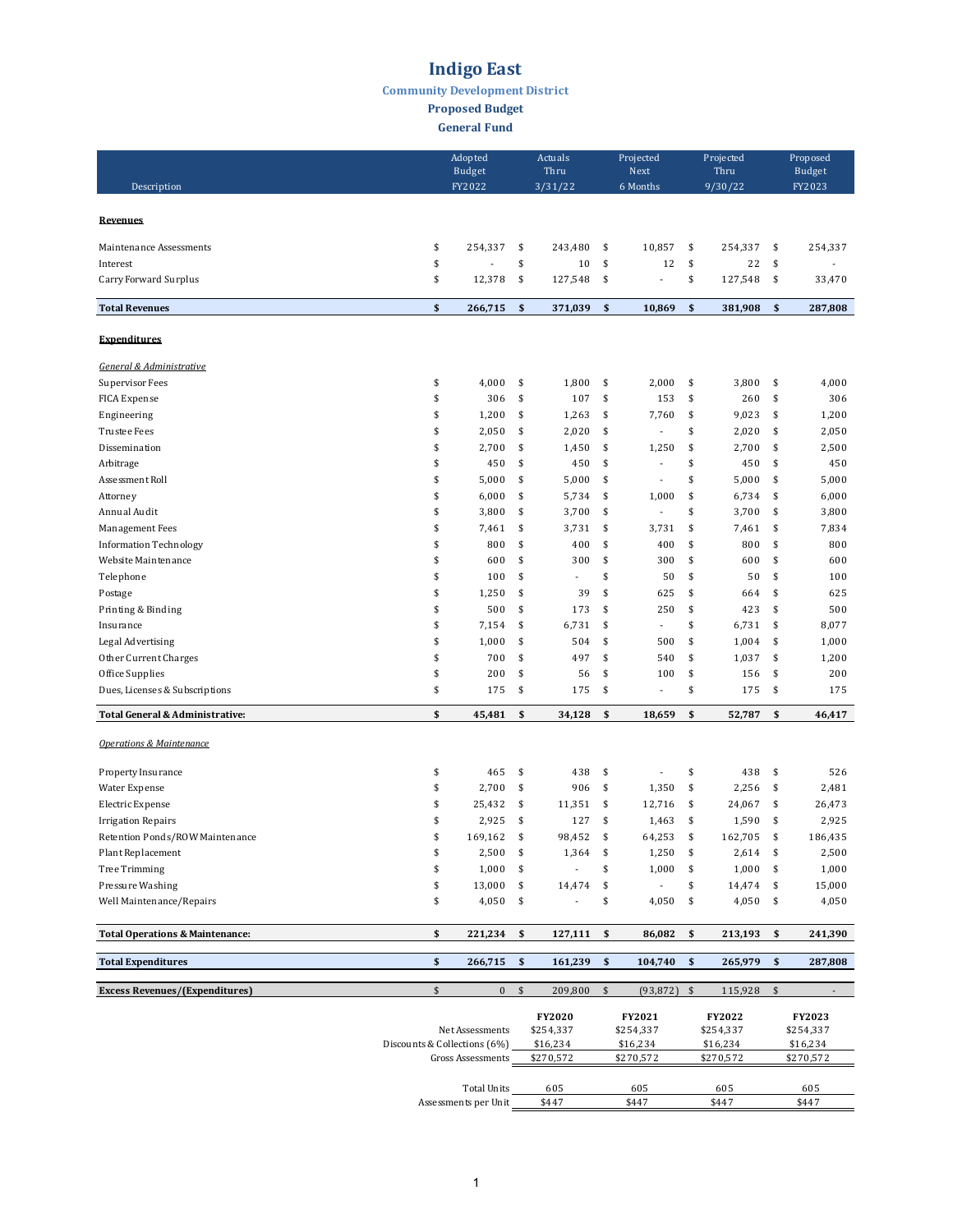General Fund Budget Fiscal Year 2023 

#### **REVENUES:**

#### **Maintenance Assessments**

The District will levy a non-ad valorem special assessment on all taxable property within the District, to fund all General Operating and Maintenance Expenditures for the Fiscal Year.

#### **Interest**

The District receives interest earnings from its cash balance in the Truist operating account.

#### **EXPENDITURES:**

#### *Administrative:*

#### **Supervisor Fees**

The Florida Statutes allows each board member to receive \$200 per meeting not to exceed \$4,800 in one year. This amount is based upon 5 Supervisors attending 4 monthly meetings.

#### **FICA Expense**

Represents the Employer's share of Social Security and Medicare taxes withheld from Board of Supervisors checks.

#### **Engineering**

The District's engineer provides general engineering services to the District, e.g., attendance and preparation for monthly meetings, reviewing invoices, and various projects assigned as directed by the Board of Supervisors. The District currently has an agreement with Dewberry Engineers Inc.

#### **Trustee Fees**

The District issued Series 2016 Special Assessment Refunding Bonds that are administered by a Trustee at US Bank.

#### **Dissemination**

The District is required by the Security and Exchange Commission to comply with Rule 15c2-12(b) (5) which relates to additional reporting requirements for unrated bond issues. The District currently contracted with Governmental Management Services - Central Florida, LLC.

#### **Arbitrage**

The District has contracted with AMTEC, an independent certified public accountant to annually calculate the District's Arbitrage Rebate Liability on the Series 2016 Special Assessment Refunding Bonds.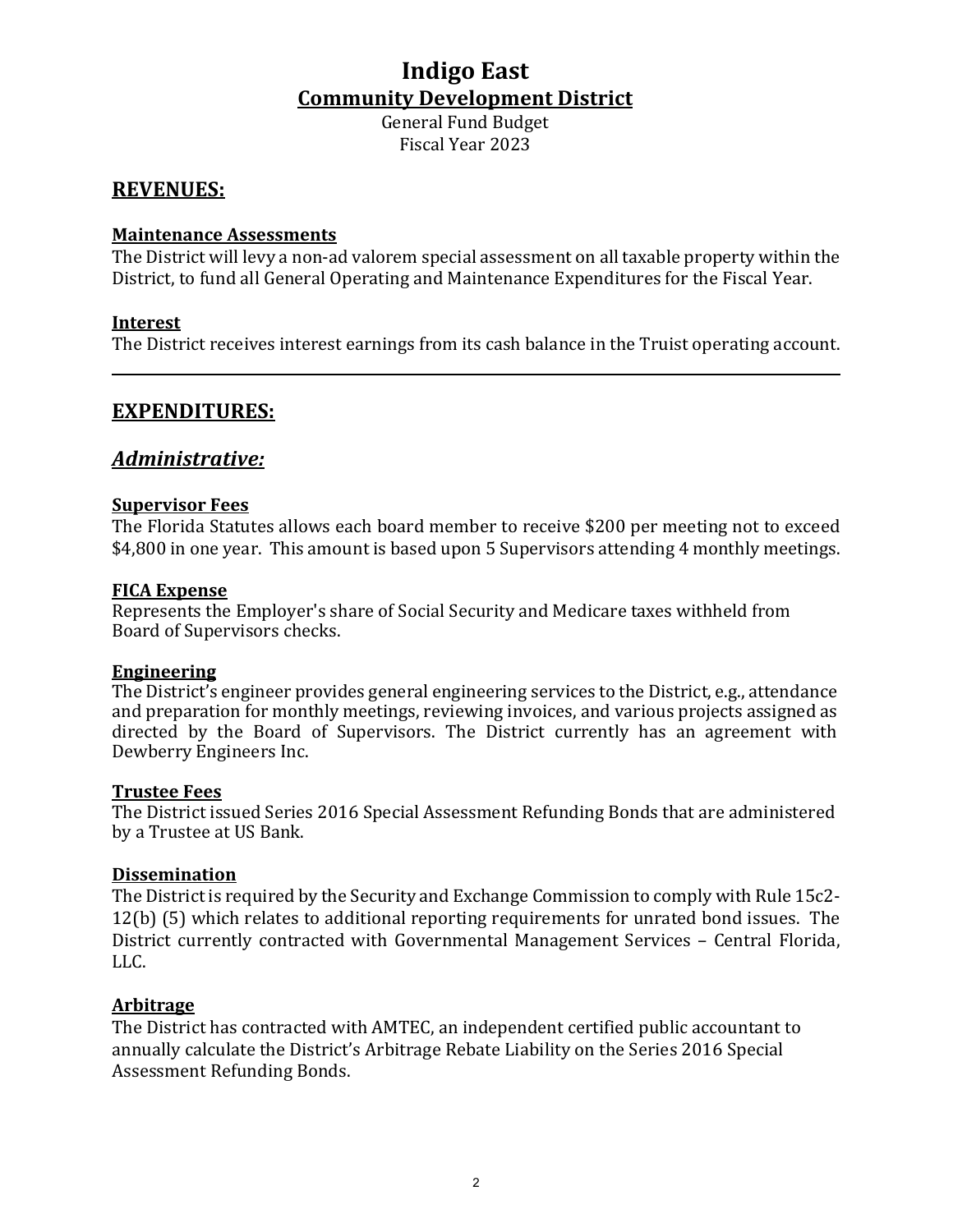General Fund Budget Fiscal Year 2023 

#### **Assessment Roll**

Governmental Management Services – Central Florida, LLC serves as the District's collection agent and certifies the District's non-ad valorem assessments with the county tax collector.

#### **Attorney**

The District's legal counsel provides general legal services to the District, i.e., attendance and preparation for monthly meetings, review operating and maintenance contracts, etc. The District currently has an agreement with Colen & Wagoner P.A.

#### **Annual Audit**

The District is required annually to conduct an audit of its financial records by an Independent Certified Public Accounting Firm. The District has contracted with Grau & Associates for this service.

#### **Management Fees**

The District receives Management, Accounting and Administrative services as part of a Management Agreement with Governmental Management Services – Central Florida, LLC. The services include, but are not limited to, recording and transcription of board meetings, administrative services, budget preparation, all financial reporting, annual audits, etc.

#### **Information Technology**

Represents costs related to the District's information systems, which include but are not limited to video conferencing services, cloud storage services and servers, security, accounting software, etc. Governmental Management Services - Central Florida, LLC provides these systems.

#### **Website Maintenance**

Represents the costs associated with monitoring and maintaining the District's website created in accordance with Chapter 189, Florida Statutes. These services include site performance assessments, security and firewall maintenance, updates, document uploads, hosting and domain renewals, website backups, etc. Governmental Management Services – Central Florida, LLC provides these services.

#### **Telephone**

Telephone and fax machine.

#### **Postage**

Mailing of agenda packages, overnight deliveries, checks for vendors and any other required correspondence.

#### **Printing & Binding**

Printing and Binding agenda packages for board meetings, printing of computerized checks, stationary, envelopes etc.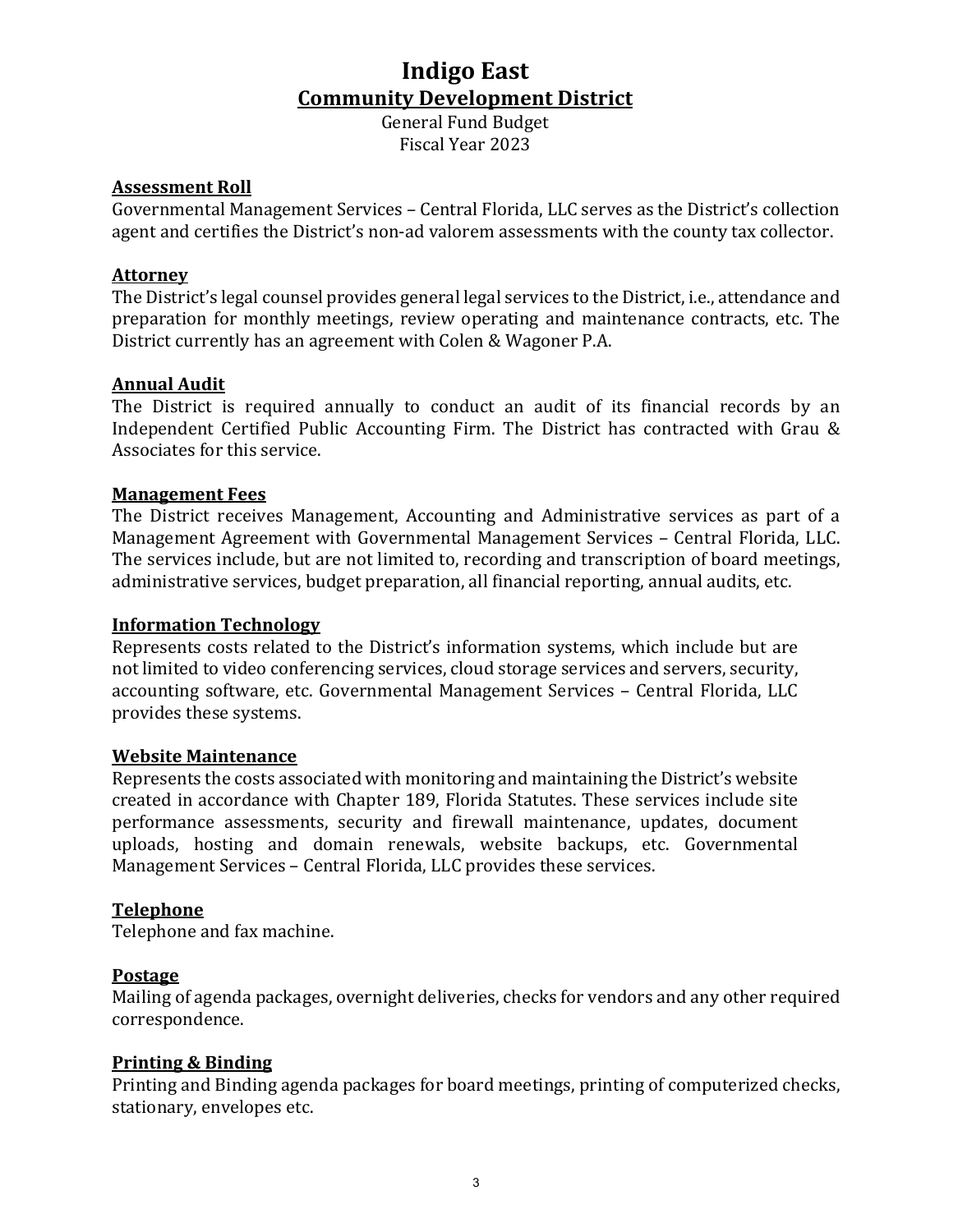General Fund Budget Fiscal Year 2023

#### **Insurance**

The District's general liability & public officials liability insurance policy is with Florida Insurance Alliance. The Florida Insurance Alliance specializes in providing insurance coverage to governmental agencies.

#### **Legal Advertising**

The District is required to advertise various notices for monthly Board meetings, public hearings, etc. in a newspaper of general circulation. The District does most of its legal advertising with CA Florida Holdings LLC.

#### **Other Current Charges**

Includes bank charges and any other miscellaneous expenses that are incurred during the year.

#### **Property Taxes**

The District pays annual property tax to the Marion County Tax Collector's Office.

#### **Office Supplies**

The District incurs charges for supplies that need to be purchased during the fiscal year, including copier and printer toner cartridges, paper, file folders, binders, pens, paper clips, and other such office supplies.

#### **Dues, Licenses & Subscriptions**

The District is required to pay an annual fee to the Department of Economic Opportunity for \$175. This is the only expense under this category for the District.

#### *Maintenance:*

#### **Water & Sewer**

To record the water cost of irrigation charges to the common area. The District has the following accounts with Bay Laurel Center CDD.

#### **Electric Expense**

To record the electric cost of street lighting and pumps for wells. The District has the following account with Sumter Electric Cooperative, Inc. (SECO).

#### **Irrigation Repairs**

To record the cost of various repairs that may be needed to the irrigation system.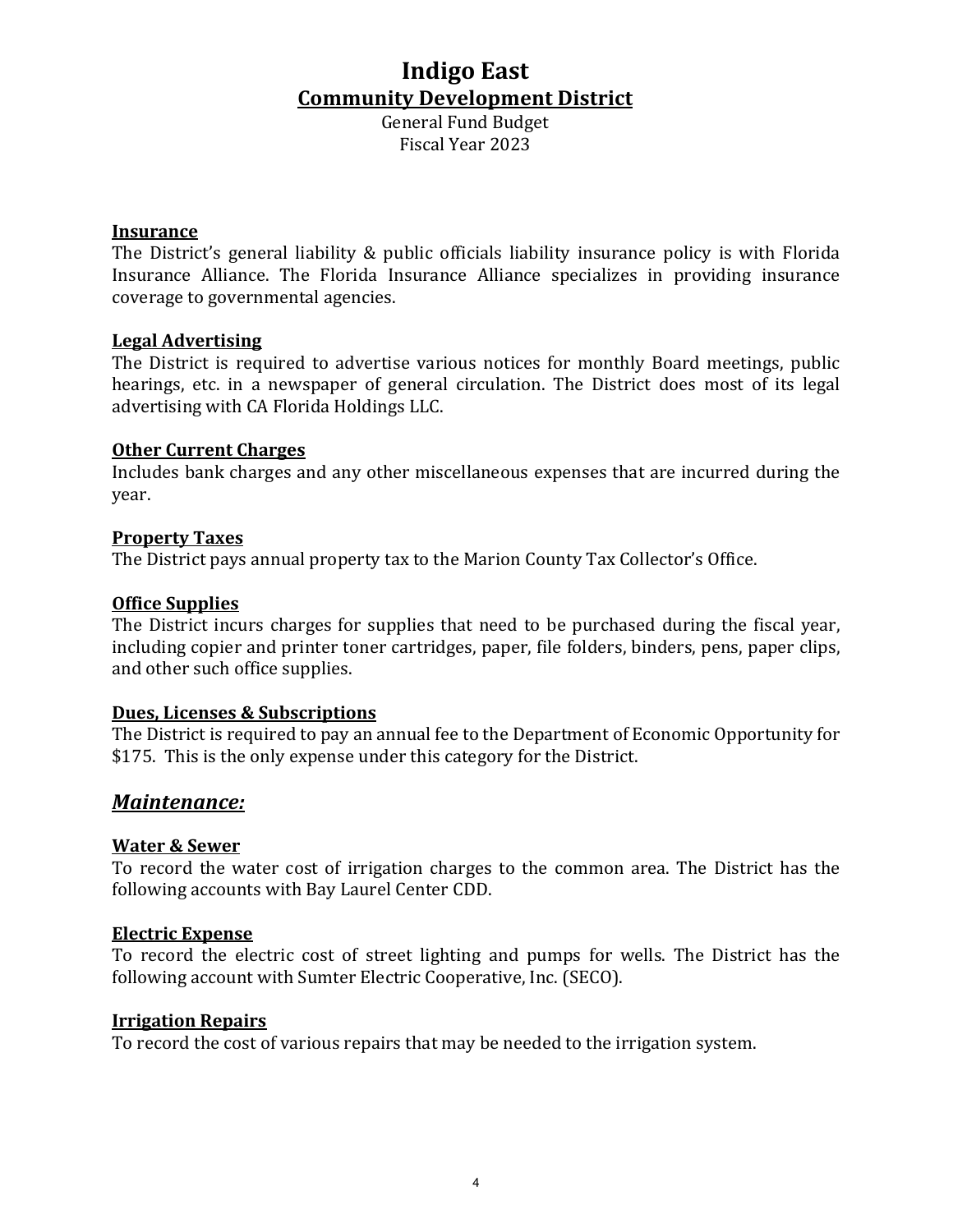General Fund Budget Fiscal Year 2023 

#### **Retention Ponds/ROW Maintenance**

The District has contracted with Earthscapes Unlimited, Inc to provide the following services:

#### **Turf Maintenance**

A. Turf areas unless otherwise specified will be mowed on a weekly basis in the growing season (April through October). During months not specified in the growing season (November through March) the turf will be mowed at least twice a month unless abnormal conditions arise. Typical yearly mowing schedules will allow for 38 mowings per year.

#### *Edging / String Trimming*

A. Edging of all hard edges: Sidewalks, Driveways, Curb lines etc. adjacent to maintained property will be edged on a weekly basis during the growing season in conjunction with the maintenance schedule. All storm water culverts will be string trimmed on a weekly basis during the growing season in conjunction with the maintenance schedule to ensure vegetation will not obstruct discharge culvert area.

Edging of all landscape beds will be done on a weekly basis to provide a crisp edge. Retention ponds with beds areas will be edged using mechanical equipment such as an edger, string trimmer. Herbicidal edging is will not be acceptable. Bed lines will be edged with the intent to keep the same original design and will be enlarged if plant material growth warrants.

#### *Bed Maintenance*

A. Beds are to be free of weeds, trash and other debris at all times. Pre-emergent and post—herbicidal applications may be used to help control weed growth but hand weeding will be done "as needed."

#### **Tree Maintenance, Pruning and Fertilization**

A. Tree staking materials will be adjusted, tightened, or removed to ensure proper growth.

#### *Turf Fertilization*

A. St. Augustine Turf will be fertilized (3) times a year.

#### *Mulch*

A. Pine Straw mulch will be added twice per year in landscape bed areas.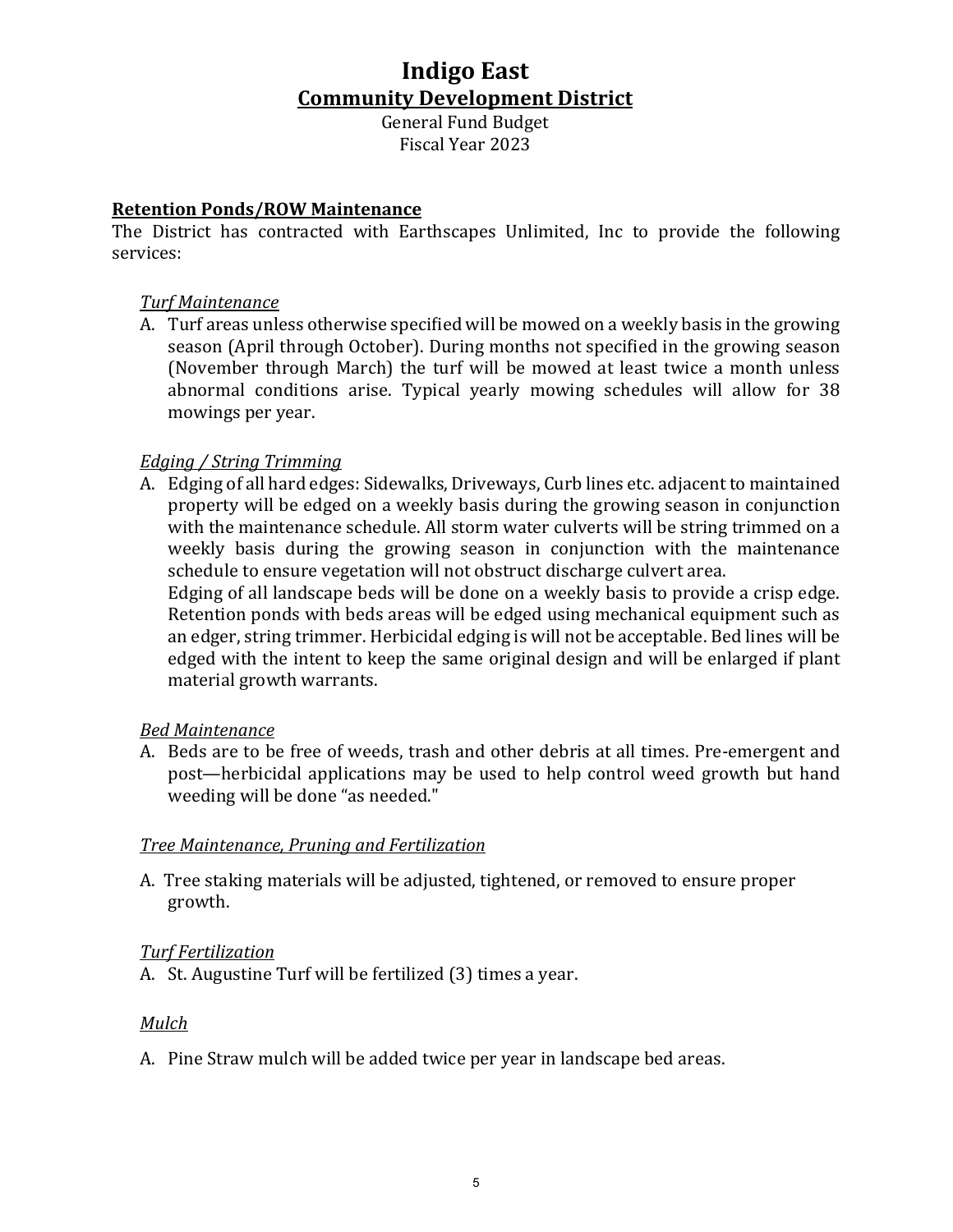General Fund Budget Fiscal Year 2023

| <b>Description</b>                                 | Monthly  | Annually  |
|----------------------------------------------------|----------|-----------|
| Earthscapes Unlimited Inc                          | \$11.244 | \$134.925 |
| Everglades Pine Straw 10,100 bales @ \$5.10 /bale) |          | \$51,510  |
| TOTAL                                              |          | \$186,435 |

#### **Plant Replacement**

Estimated cost to replace damaged plants within the District.

#### **Tree Trimming**

Estimated cost for tree trimming within the District.

#### **Pressure Washing**

Estimated cost to pressure wash, annually, curbs, sidewalks and common areas maintained by the District.

#### **Well Repairs and Maintenance**

Estimated cost for repairs and maintenance of the two wells.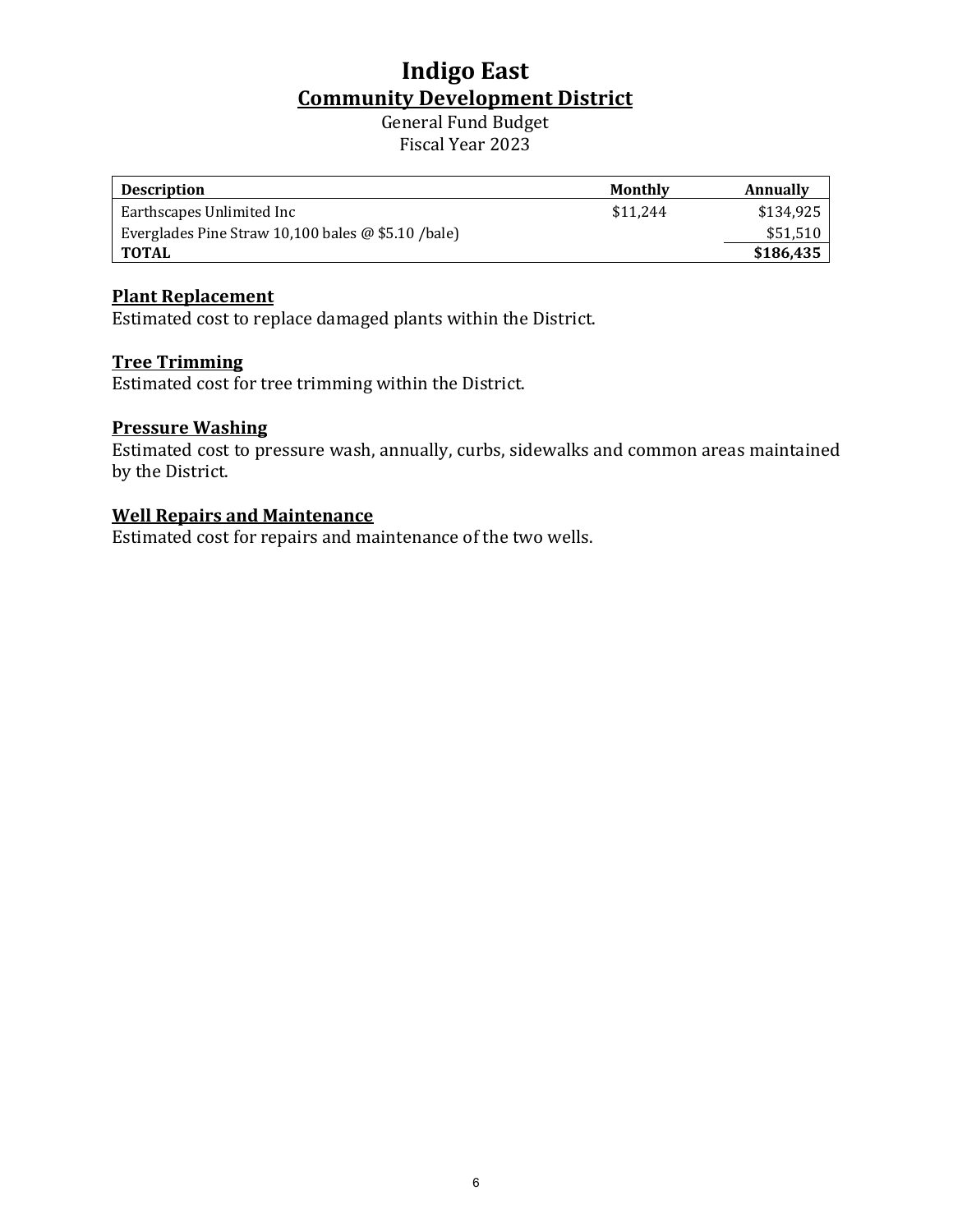#### **Community Development District**

#### **Proposed Budget**

#### Debt Service Fund Series 2016

|                                       | Adopted<br>Budget<br>FY2022 |         | Actuals<br>Thru<br>3/31/22 |         | Projected<br>Next<br>6 Months |          |               | Projected<br>Thru | Proposed<br>Budget<br>FY2023 |          |  |
|---------------------------------------|-----------------------------|---------|----------------------------|---------|-------------------------------|----------|---------------|-------------------|------------------------------|----------|--|
| Description                           |                             |         |                            |         |                               |          |               | 9/30/22           |                              |          |  |
| Revenues                              |                             |         |                            |         |                               |          |               |                   |                              |          |  |
| Assessments - Tax Roll                | \$                          | 83,950  | \$                         | 77,176  | \$                            | 6,774    | \$            | 83,950            | -\$                          | 83,043   |  |
| Assessments - Prepayments             | \$                          |         | \$                         | 4,862   | \$                            | ٠        | \$            | 4,862             | \$                           |          |  |
| Interest Income                       | \$                          |         | \$                         | 3       | \$                            | $\sim$   | \$            | 3                 | \$                           |          |  |
| Carry Forward Surplus                 | \$                          | 103,661 | \$                         | 103,662 | \$                            | ×.       | \$            | 103,662           | \$                           | 92,340   |  |
| <b>Total Revenues</b>                 | $\mathbf{s}$                | 187,611 | $\mathbf{s}$               | 185,703 | \$                            | 6,774    | $\mathbf{s}$  | 192,477           | $\mathbf{s}$                 | 175,382  |  |
| <b>Expenditures</b>                   |                             |         |                            |         |                               |          |               |                   |                              |          |  |
| Special Call - 11/1                   | \$                          | 15,000  | \$                         | 20,000  | \$                            | ÷        | \$            | 20,000            | -\$                          |          |  |
| Interest - $11/1$                     | \$                          | 20,284  | \$                         | 20,284  | \$                            |          | \$            | 20,284            | -\$                          | 19,153   |  |
| Principal - 5/1                       | \$                          | 40,000  | \$                         |         | \$                            | 40,000   | \$            | 40,000            | \$                           | 45,000   |  |
| Interest - $5/1$                      | \$                          | 20,284  | \$                         | ٠       | \$                            | 19,853   | \$            | 19,853            | \$                           | 19,153   |  |
| <b>Total Expenditures</b>             | $\mathbf{s}$                | 95,569  | $\mathbf{s}$               | 40,284  | \$                            | 59,853   | $\mathbf{s}$  | 100,138           | \$                           | 83,306   |  |
| <b>Excess Revenues/(Expenditures)</b> | \$                          | 92,043  | $\sqrt{2}$                 | 145,419 | \$                            | (53,079) | $\sqrt[6]{3}$ | 92,340            | \$                           | 92,076   |  |
|                                       |                             |         |                            |         |                               |          |               | Nov 1, 2023       |                              | \$18,366 |  |

Net Assessments \$83,043<br>Collections (6%) \$5,301<br>Fross Assessments \$88,343 Discounts & Collections (6%) Gross Assessments

| Total Units          | 183   |
|----------------------|-------|
| Assessments per Unit | \$483 |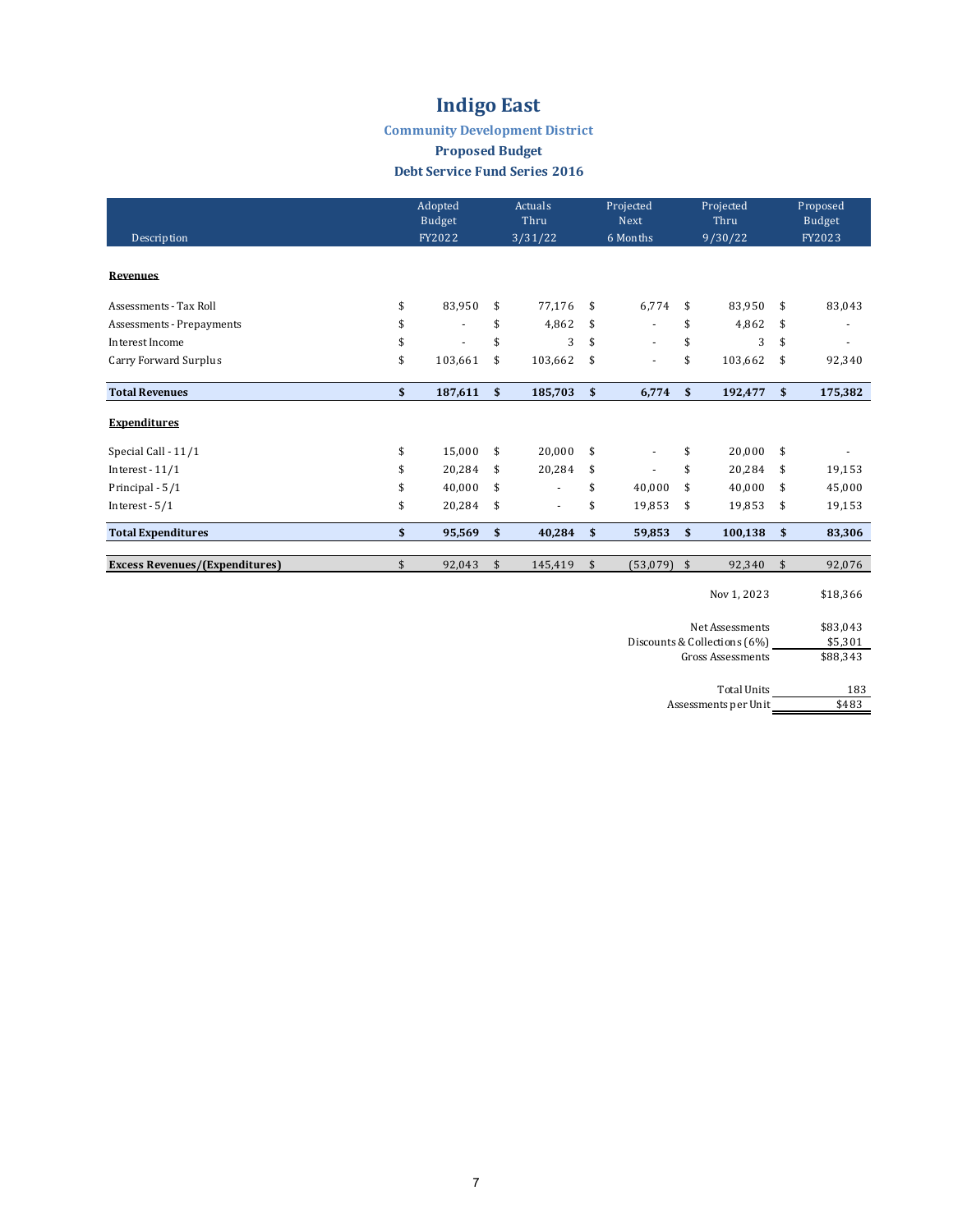#### **Community Development District Series 2016 Special Assessment Bonds Amortization Schedule**

| Date     | Balance          | Prinicpal        | Interest         | Total              |
|----------|------------------|------------------|------------------|--------------------|
|          |                  |                  |                  |                    |
| 11/01/22 | \$<br>905,000.00 | \$               | \$<br>19,153.13  | \$<br>19,153.13    |
| 05/01/23 | \$<br>905,000.00 | \$<br>45,000.00  | \$<br>19,153.13  |                    |
| 11/01/23 | \$<br>860,000.00 | \$               | \$<br>18,365.63  | \$<br>82,518.75    |
| 05/01/24 | \$<br>860,000.00 | \$<br>45,000.00  | \$<br>18,365.63  |                    |
| 11/01/24 | \$<br>815,000.00 | \$               | \$<br>17,521.88  | \$<br>80,887.50    |
| 05/01/25 | \$<br>815,000.00 | \$<br>50,000.00  | \$<br>17,521.88  |                    |
| 11/01/25 | \$<br>765,000.00 | \$               | \$<br>16,584.38  | \$<br>84,106.25    |
| 05/01/26 | \$<br>765,000.00 | \$<br>50,000.00  | \$<br>16,584.38  |                    |
| 11/01/26 | \$<br>715,000.00 | \$               | \$<br>15,553.13  | \$<br>82,137.50    |
| 05/01/27 | \$<br>715,000.00 | \$<br>55,000.00  | \$<br>15,553.13  |                    |
| 11/01/27 | \$<br>660,000.00 | \$               | \$<br>14,418.75  | \$<br>84,971.88    |
| 05/01/28 | \$<br>660,000.00 | \$<br>55,000.00  | \$<br>14,418.75  |                    |
| 11/01/28 | \$<br>605,000.00 | \$               | \$<br>13,284.38  | \$<br>82,703.13    |
| 05/01/29 | \$<br>605,000.00 | \$<br>55,000.00  | \$<br>13,284.38  |                    |
| 11/01/29 | \$<br>550,000.00 | \$               | \$<br>12,150.00  | \$<br>80,434.38    |
| 05/01/30 | \$<br>550,000.00 | \$<br>60,000.00  | \$<br>12,150.00  |                    |
| 11/01/30 | \$<br>490,000.00 | \$               | \$<br>10,912.50  | \$<br>83,062.50    |
| 05/01/31 | \$<br>490,000.00 | \$<br>60,000.00  | \$<br>10,912.50  |                    |
| 11/01/31 | \$<br>430,000.00 | \$               | \$<br>9,675.00   | \$<br>80,587.50    |
| 05/01/32 | \$<br>430,000.00 | \$<br>65,000.00  | \$<br>9,675.00   |                    |
| 11/01/32 | \$<br>365,000.00 | \$               | \$<br>8,212.50   | \$<br>82,887.50    |
| 05/01/33 | \$<br>365,000.00 | \$<br>65,000.00  | \$<br>8,212.50   |                    |
| 11/01/33 | \$<br>300,000.00 | \$               | \$<br>6,750.00   | \$<br>79,962.50    |
| 05/01/34 | \$<br>300,000.00 | \$<br>70,000.00  | \$<br>6,750.00   |                    |
| 11/01/34 | \$<br>230,000.00 | \$               | \$<br>5,175.00   | \$<br>81,925.00    |
| 05/01/35 | \$<br>230,000.00 | \$<br>75,000.00  | \$<br>5,175.00   |                    |
| 11/01/35 | \$<br>155,000.00 | \$               | \$<br>3,487.50   | \$<br>83,662.50    |
| 05/01/36 | \$<br>155,000.00 | \$<br>75,000.00  | \$<br>3,487.50   |                    |
| 11/01/36 | \$<br>80,000.00  | \$               | \$<br>1,800.00   | \$<br>80,287.50    |
| 05/01/37 | \$<br>80,000.00  | \$<br>80,000.00  | \$<br>1,800.00   | \$<br>81,800.00    |
|          |                  |                  |                  |                    |
|          |                  | \$<br>905,000.00 | \$<br>346,087.50 | \$<br>1,251,087.50 |